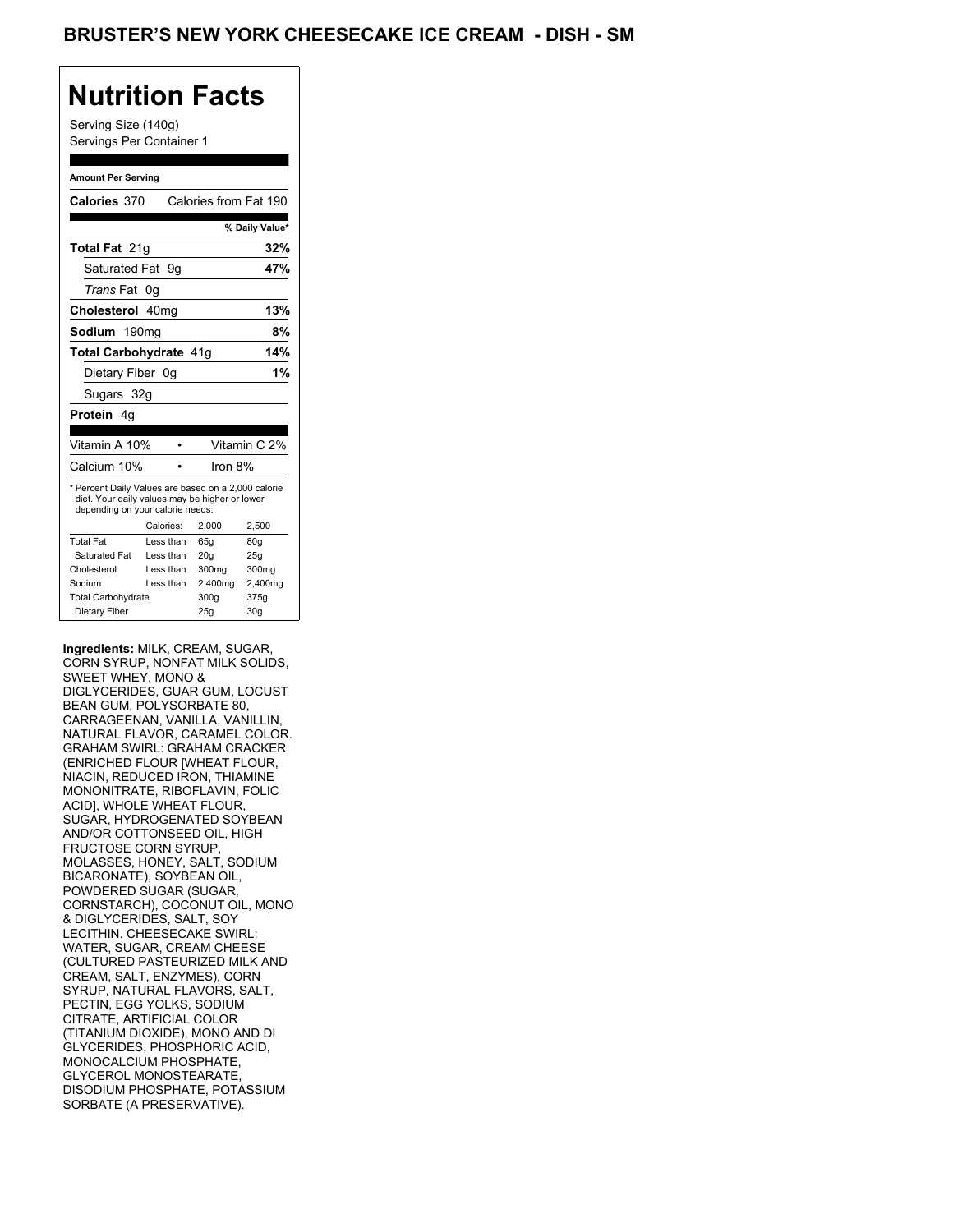### BRUSTER'S NEW YORK CHEESECAKE ICE CREAM - DISH - REG

# Nutrition Facts

Serving Size (210g) Servings Per Container 1

#### Amount Per Serving

| Calories 550                                                                                                                              |           | Calories from Fat 280 |                 |
|-------------------------------------------------------------------------------------------------------------------------------------------|-----------|-----------------------|-----------------|
|                                                                                                                                           |           |                       | % Daily Value*  |
| Total Fat 31q                                                                                                                             |           |                       | 48%             |
| Saturated Fat 14g                                                                                                                         |           |                       | 71%             |
| Trans Fat                                                                                                                                 | 0g        |                       |                 |
| Cholesterol 60mg                                                                                                                          |           |                       | 20%             |
| Sodium 290mg                                                                                                                              |           |                       | 12%             |
| Total Carbohydrate 62g                                                                                                                    |           |                       | 21%             |
| Dietary Fiber 0g                                                                                                                          |           |                       | 2%              |
| Sugars 48g                                                                                                                                |           |                       |                 |
| Protein<br>6g                                                                                                                             |           |                       |                 |
|                                                                                                                                           |           |                       |                 |
| Vitamin A 15%                                                                                                                             |           |                       | Vitamin C 4%    |
| Calcium 15%                                                                                                                               |           | Iron $10%$            |                 |
| * Percent Daily Values are based on a 2,000 calorie<br>diet. Your daily values may be higher or lower<br>depending on your calorie needs: |           |                       |                 |
|                                                                                                                                           | Calories: | 2,000                 | 2,500           |
| <b>Total Fat</b>                                                                                                                          | Less than | 65q                   | 80q             |
| Saturated Fat                                                                                                                             | Less than | 20 <sub>g</sub>       | 25g             |
| Cholesterol                                                                                                                               | Less than | 300mg                 | 300mg           |
| Sodium                                                                                                                                    | Less than | 2,400mg               | 2,400mg         |
| <b>Total Carbohydrate</b>                                                                                                                 |           | 300q                  | 375g            |
| Dietary Fiber                                                                                                                             |           | 25q                   | 30 <sub>g</sub> |

Ingredients: MILK, CREAM, SUGAR, CORN SYRUP, NONFAT MILK SOLIDS, SWEET WHEY, MONO & DIGLYCERIDES, GUAR GUM, LOCUST BEAN GUM, POLYSORBATE 80, CARRAGEENAN, VANILLA, VANILLIN, NATURAL FLAVOR, CARAMEL COLOR. GRAHAM SWIRL: GRAHAM CRACKER (ENRICHED FLOUR [WHEAT FLOUR, NIACIN, REDUCED IRON, THIAMINE MONONITRATE, RIBOFLAVIN, FOLIC ACID], WHOLE WHEAT FLOUR, SUGAR, HYDROGENATED SOYBEAN AND/OR COTTONSEED OIL, HIGH FRUCTOSE CORN SYRUP, MOLASSES, HONEY, SALT, SODIUM BICARONATE), SOYBEAN OIL, POWDERED SUGAR (SUGAR, CORNSTARCH), COCONUT OIL, MONO & DIGLYCERIDES, SALT, SOY LECITHIN. CHEESECAKE SWIRL: WATER, SUGAR, CREAM CHEESE (CULTURED PASTEURIZED MILK AND CREAM, SALT, ENZYMES), CORN SYRUP, NATURAL FLAVORS, SALT, PECTIN, EGG YOLKS, SODIUM CITRATE, ARTIFICIAL COLOR (TITANIUM DIOXIDE), MONO AND DI GLYCERIDES, PHOSPHORIC ACID, MONOCALCIUM PHOSPHATE, GLYCEROL MONOSTEARATE, DISODIUM PHOSPHATE, POTASSIUM SORBATE (A PRESERVATIVE).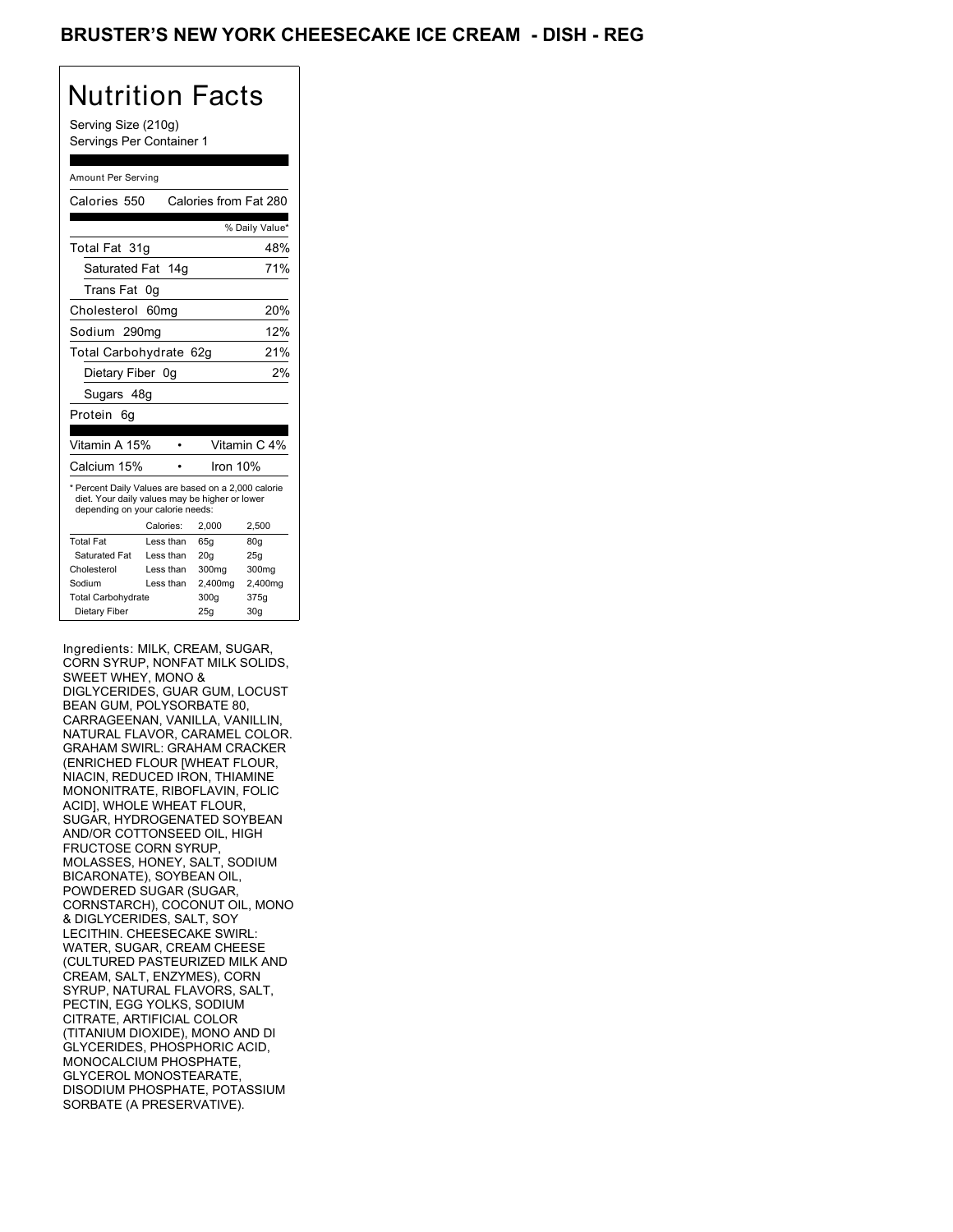### BRUSTER'S NEW YORK CHEESECAKE ICE CREAM - DISH - LG

## Nutrition Facts

Serving Size (280g) Servings Per Container 1

#### Amount Per Serving

| Calories 730                                                                                                                              |    |           |                 | Calories from Fat 370 |
|-------------------------------------------------------------------------------------------------------------------------------------------|----|-----------|-----------------|-----------------------|
|                                                                                                                                           |    |           |                 | % Daily Value*        |
| Total Fat 42q                                                                                                                             |    |           |                 | 64%                   |
| Saturated Fat 19g                                                                                                                         |    |           |                 | 95%                   |
| Trans Fat                                                                                                                                 | 0g |           |                 |                       |
| Cholesterol 80mg                                                                                                                          |    |           |                 | 27%                   |
| Sodium 390mg                                                                                                                              |    |           |                 | 16%                   |
| Total Carbohydrate 82g                                                                                                                    |    |           |                 | 27%                   |
| Dietary Fiber <1g                                                                                                                         |    |           |                 | 2%                    |
| Sugars 65g                                                                                                                                |    |           |                 |                       |
| Protein<br>8g                                                                                                                             |    |           |                 |                       |
|                                                                                                                                           |    |           |                 |                       |
| Vitamin A 20%                                                                                                                             |    |           |                 | Vitamin C 4%          |
| Calcium 25%                                                                                                                               |    |           | Iron 15%        |                       |
| * Percent Daily Values are based on a 2,000 calorie<br>diet. Your daily values may be higher or lower<br>depending on your calorie needs: |    |           |                 |                       |
|                                                                                                                                           |    | Calories: | 2,000           | 2,500                 |
| <b>Total Fat</b>                                                                                                                          |    | Less than | 65q             | 80q                   |
| Saturated Fat                                                                                                                             |    | Less than | 20 <sub>g</sub> | 25g                   |
| Cholesterol                                                                                                                               |    | Less than | 300mg           | 300mg                 |
| Sodium                                                                                                                                    |    | Less than | 2,400mg         | 2,400mg               |
| <b>Total Carbohydrate</b>                                                                                                                 |    |           | 300g            | 375g                  |
| Dietary Fiber                                                                                                                             |    |           | 25g             | 30 <sub>q</sub>       |

Ingredients: MILK, CREAM, SUGAR, CORN SYRUP, NONFAT MILK SOLIDS, SWEET WHEY, MONO & DIGLYCERIDES, GUAR GUM, LOCUST BEAN GUM, POLYSORBATE 80, CARRAGEENAN, VANILLA, VANILLIN, NATURAL FLAVOR, CARAMEL COLOR. GRAHAM SWIRL: GRAHAM CRACKER (ENRICHED FLOUR [WHEAT FLOUR, NIACIN, REDUCED IRON, THIAMINE MONONITRATE, RIBOFLAVIN, FOLIC ACID], WHOLE WHEAT FLOUR, SUGAR, HYDROGENATED SOYBEAN AND/OR COTTONSEED OIL, HIGH FRUCTOSE CORN SYRUP, MOLASSES, HONEY, SALT, SODIUM BICARONATE), SOYBEAN OIL, POWDERED SUGAR (SUGAR, CORNSTARCH), COCONUT OIL, MONO & DIGLYCERIDES, SALT, SOY LECITHIN. CHEESECAKE SWIRL: WATER, SUGAR, CREAM CHEESE (CULTURED PASTEURIZED MILK AND CREAM, SALT, ENZYMES), CORN SYRUP, NATURAL FLAVORS, SALT, PECTIN, EGG YOLKS, SODIUM CITRATE, ARTIFICIAL COLOR (TITANIUM DIOXIDE), MONO AND DI GLYCERIDES, PHOSPHORIC ACID, MONOCALCIUM PHOSPHATE, GLYCEROL MONOSTEARATE, DISODIUM PHOSPHATE, POTASSIUM SORBATE (A PRESERVATIVE).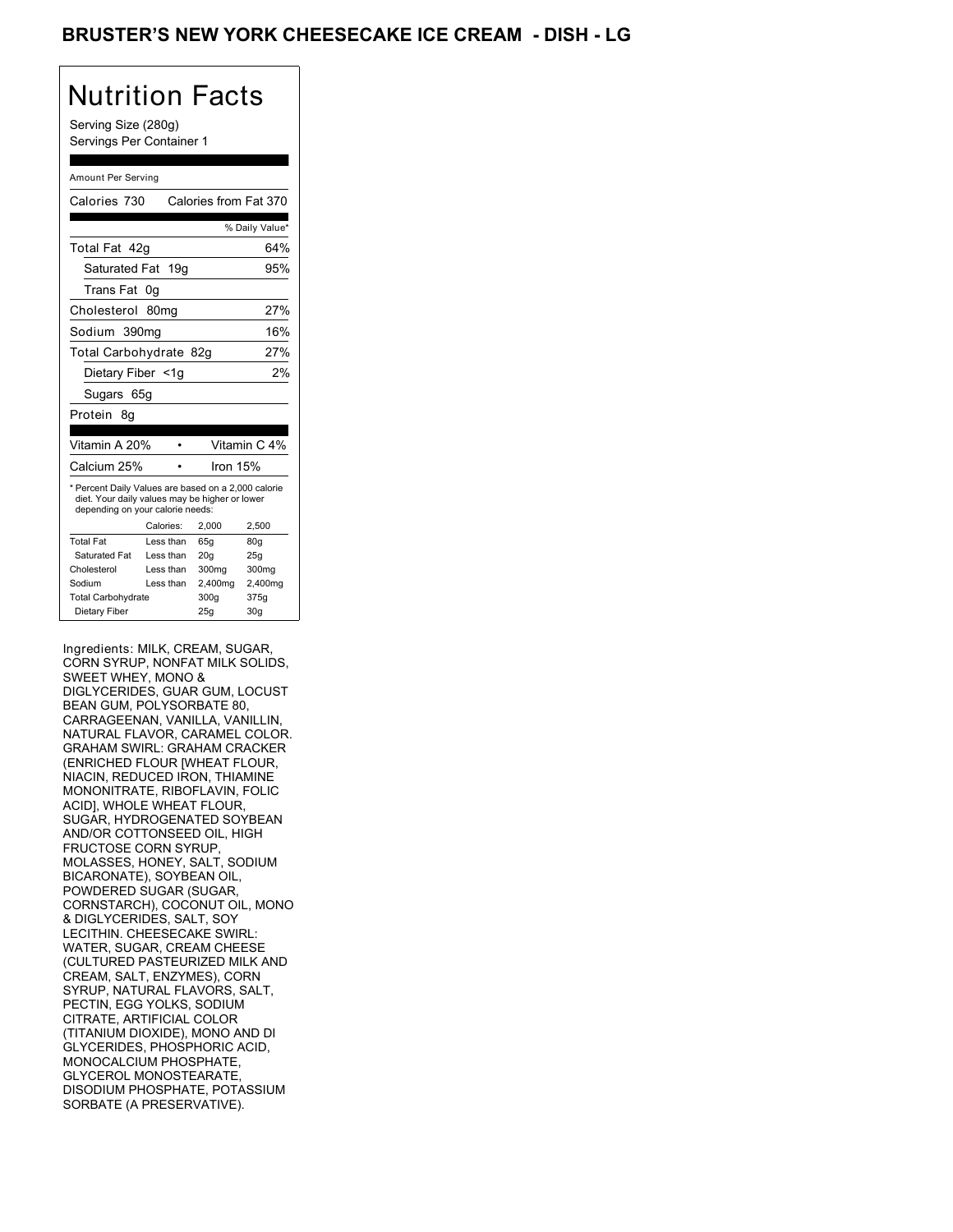Serving Size (153g) Servings Per Container 1

### Amount Per Serving

| Calories 420           | Calories from Fat 190                               |
|------------------------|-----------------------------------------------------|
|                        | % Daily Value*                                      |
| Total Fat 21g          | 32%                                                 |
| Saturated Fat 9g       | 47%                                                 |
| Trans Fat 0g           |                                                     |
| Cholesterol 40mg       | 13%                                                 |
| Sodium 210mg           | 9%                                                  |
| Total Carbohydrate 53g | 18%                                                 |
| Dietary Fiber 0g       | 1%                                                  |
| Sugars 35g             |                                                     |
| Protein 4q             |                                                     |
|                        |                                                     |
| Vitamin A 10%          | Vitamin C 2%                                        |
| Calcium 15%            | Iron 10%                                            |
| diet.                  | * Percent Daily Values are based on a 2,000 calorie |

Ingredients: Milk, Cream, Sugar, Corn Syrup, Nonfat Milk Solids, Sweet Whey, Mono & Diglycerides, Guar Gum, Locust Bean Gum, Polysorbate 80, Carrageenan, Vanilla, Vanillin, Natural Flavor, Caramel Color. Graham Swirl: Graham Cracker (Enriched Flour [Wheat Flour, Niacin, Reduced Iron, Thiamine Mononitrate, Riboflavin, Folic Acid], Whole Wheat Flour, Sugar, Hydrogenated Soybean And/Or Cottonseed Oil, High Fructose Corn Syrup, Molasses, Honey, Salt, Sodium Bicaronate), Soybean Oil, Powdered Sugar (Sugar, Cornstarch), Coconut Oil, Mono & Diglycerides, Salt, Soy Lecithin. Cheesecake Swirl: Water, Sugar, Cream Cheese (Cultured Pasteurized Milk And Cream, Salt, Enzymes), Corn Syrup, Natural Flavors, Salt, Pectin, Egg Yolks, Sodium Citrate, Artificial Color (Titanium Dioxide), Mono And Di Glycerides, Phosphoric Acid, Monocalcium Phosphate, Glycerol Monostearate, Disodium Phosphate, Potassium Sorbate (A Preservative). Sugar Cone: Enriched Wheat Flour (Enriched With Niacin, Reduced Iron, Thiamin Mononitrate, Riboflavin, Folic Acid), Tapioca Flour, Sugar, Vegetable Shortening (Soybean And/Or Canola Oil, Modified Palm Oil, Soy Lecithin, And/Or Partially Hydrogenated Soybean Oil), Oat Fiber And/Or Vegetable Fiber, Salt, Caramel Color, Artificial Flavor, Soy Lecithin.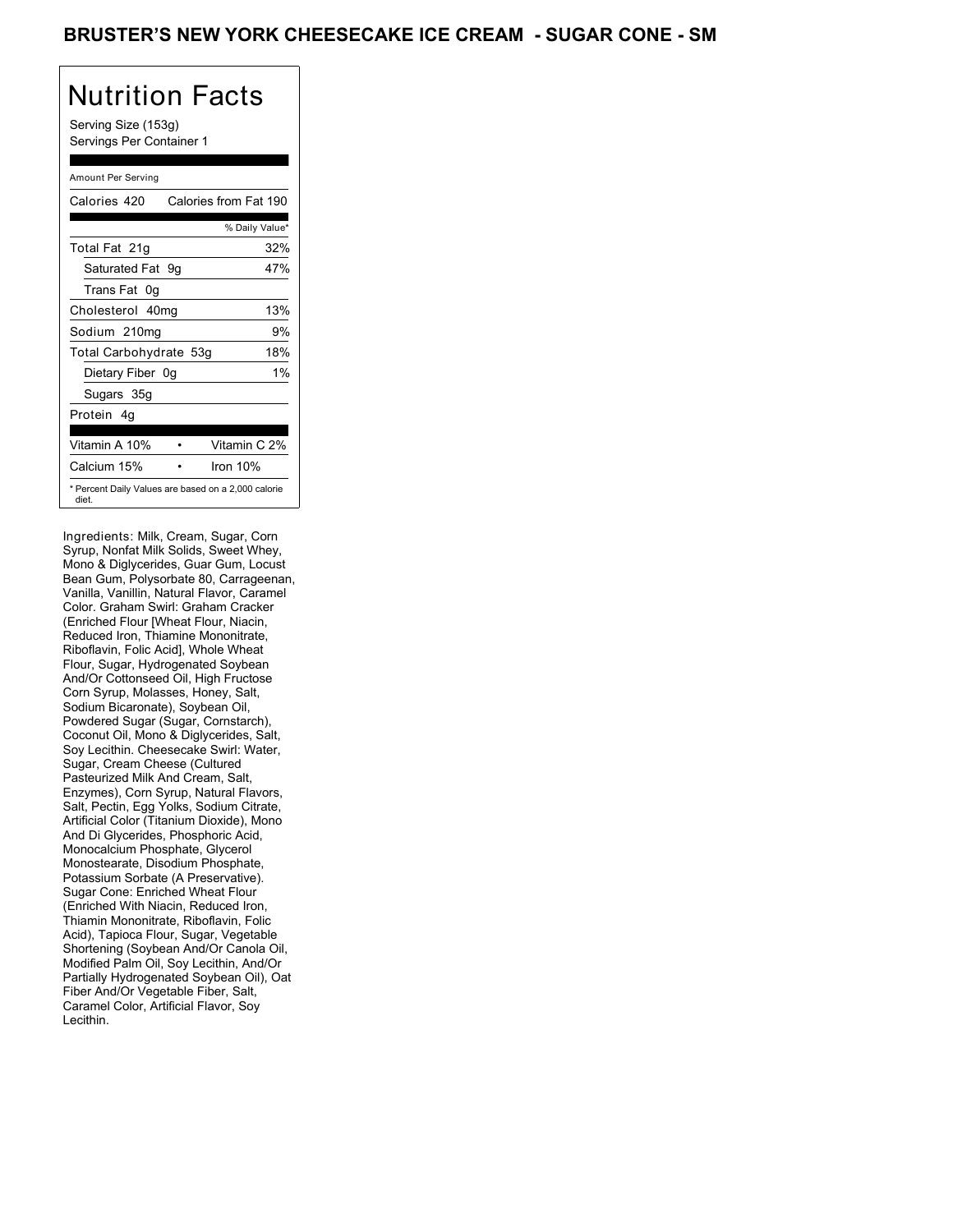Serving Size (223g) Servings Per Container 1

### Amount Per Serving

| Calories 600           | Calories from Fat 280                               |
|------------------------|-----------------------------------------------------|
|                        | % Daily Value*                                      |
| Total Fat 32g          | 48%                                                 |
| Saturated Fat 14g      | 71%                                                 |
| Trans Fat 0q           |                                                     |
| Cholesterol 60mg       | 20%                                                 |
| Sodium 310mg           | 13%                                                 |
| Total Carbohydrate 74g | 25%                                                 |
| Dietary Fiber 0g       | 2%                                                  |
| Sugars 51g             |                                                     |
| Protein 6q             |                                                     |
|                        |                                                     |
| Vitamin A 15%          | Vitamin C 4%                                        |
| Calcium 20%            | Iron $15%$                                          |
| diet.                  | * Percent Daily Values are based on a 2,000 calorie |

Ingredients: Milk, Cream, Sugar, Corn Syrup, Nonfat Milk Solids, Sweet Whey, Mono & Diglycerides, Guar Gum, Locust Bean Gum, Polysorbate 80, Carrageenan, Vanilla, Vanillin, Natural Flavor, Caramel Color. Graham Swirl: Graham Cracker (Enriched Flour [Wheat Flour, Niacin, Reduced Iron, Thiamine Mononitrate, Riboflavin, Folic Acid], Whole Wheat Flour, Sugar, Hydrogenated Soybean And/Or Cottonseed Oil, High Fructose Corn Syrup, Molasses, Honey, Salt, Sodium Bicaronate), Soybean Oil, Powdered Sugar (Sugar, Cornstarch), Coconut Oil, Mono & Diglycerides, Salt, Soy Lecithin. Cheesecake Swirl: Water, Sugar, Cream Cheese (Cultured Pasteurized Milk And Cream, Salt, Enzymes), Corn Syrup, Natural Flavors, Salt, Pectin, Egg Yolks, Sodium Citrate, Artificial Color (Titanium Dioxide), Mono And Di Glycerides, Phosphoric Acid, Monocalcium Phosphate, Glycerol Monostearate, Disodium Phosphate, Potassium Sorbate (A Preservative). Sugar Cone: Enriched Wheat Flour (Enriched With Niacin, Reduced Iron, Thiamin Mononitrate, Riboflavin, Folic Acid), Tapioca Flour, Sugar, Vegetable Shortening (Soybean And/Or Canola Oil, Modified Palm Oil, Soy Lecithin, And/Or Partially Hydrogenated Soybean Oil), Oat Fiber And/Or Vegetable Fiber, Salt, Caramel Color, Artificial Flavor, Soy Lecithin.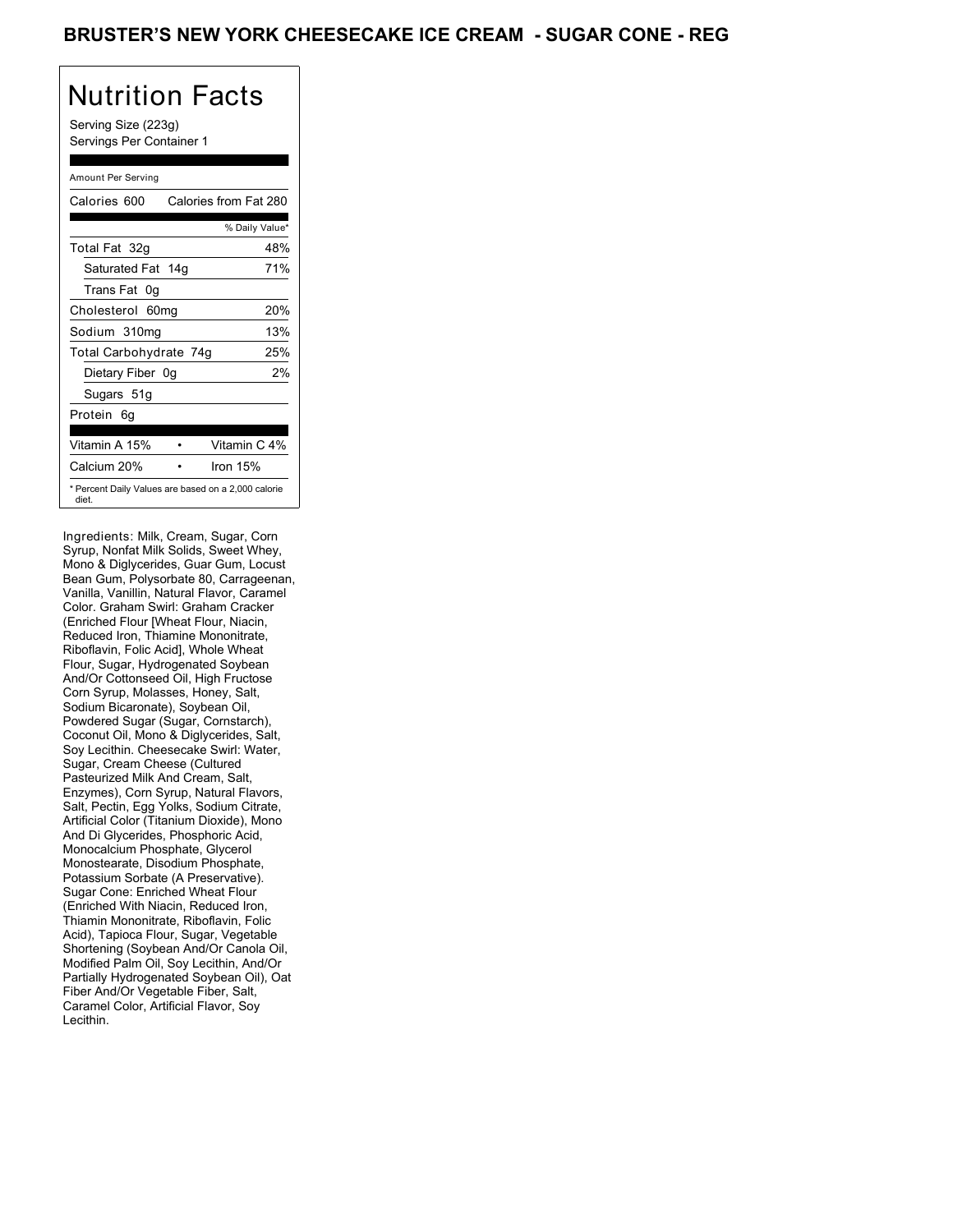Serving Size (293g) Servings Per Container 1

### Amount Per Serving

| Calories 790           | Calories from Fat 380                               |
|------------------------|-----------------------------------------------------|
|                        | % Daily Value*                                      |
| Total Fat 42q          | 64%                                                 |
| Saturated Fat 19g      | 95%                                                 |
| Trans Fat 0q           |                                                     |
| Cholesterol 80mg       | 27%                                                 |
| Sodium 410mg           | 17%                                                 |
| Total Carbohydrate 94g | 31%                                                 |
| Dietary Fiber <1g      | 2%                                                  |
| Sugars 68g             |                                                     |
| Protein 8q             |                                                     |
|                        |                                                     |
| Vitamin A 20%          | Vitamin C 4%                                        |
| Calcium 25%            | Iron $15%$                                          |
| diet.                  | * Percent Daily Values are based on a 2,000 calorie |

Ingredients: Milk, Cream, Sugar, Corn Syrup, Nonfat Milk Solids, Sweet Whey, Mono & Diglycerides, Guar Gum, Locust Bean Gum, Polysorbate 80, Carrageenan, Vanilla, Vanillin, Natural Flavor, Caramel Color. Graham Swirl: Graham Cracker (Enriched Flour [Wheat Flour, Niacin, Reduced Iron, Thiamine Mononitrate, Riboflavin, Folic Acid], Whole Wheat Flour, Sugar, Hydrogenated Soybean And/Or Cottonseed Oil, High Fructose Corn Syrup, Molasses, Honey, Salt, Sodium Bicaronate), Soybean Oil, Powdered Sugar (Sugar, Cornstarch), Coconut Oil, Mono & Diglycerides, Salt, Soy Lecithin. Cheesecake Swirl: Water, Sugar, Cream Cheese (Cultured Pasteurized Milk And Cream, Salt, Enzymes), Corn Syrup, Natural Flavors, Salt, Pectin, Egg Yolks, Sodium Citrate, Artificial Color (Titanium Dioxide), Mono And Di Glycerides, Phosphoric Acid, Monocalcium Phosphate, Glycerol Monostearate, Disodium Phosphate, Potassium Sorbate (A Preservative). Sugar Cone: Enriched Wheat Flour (Enriched With Niacin, Reduced Iron, Thiamin Mononitrate, Riboflavin, Folic Acid), Tapioca Flour, Sugar, Vegetable Shortening (Soybean And/Or Canola Oil, Modified Palm Oil, Soy Lecithin, And/Or Partially Hydrogenated Soybean Oil), Oat Fiber And/Or Vegetable Fiber, Salt, Caramel Color, Artificial Flavor, Soy Lecithin.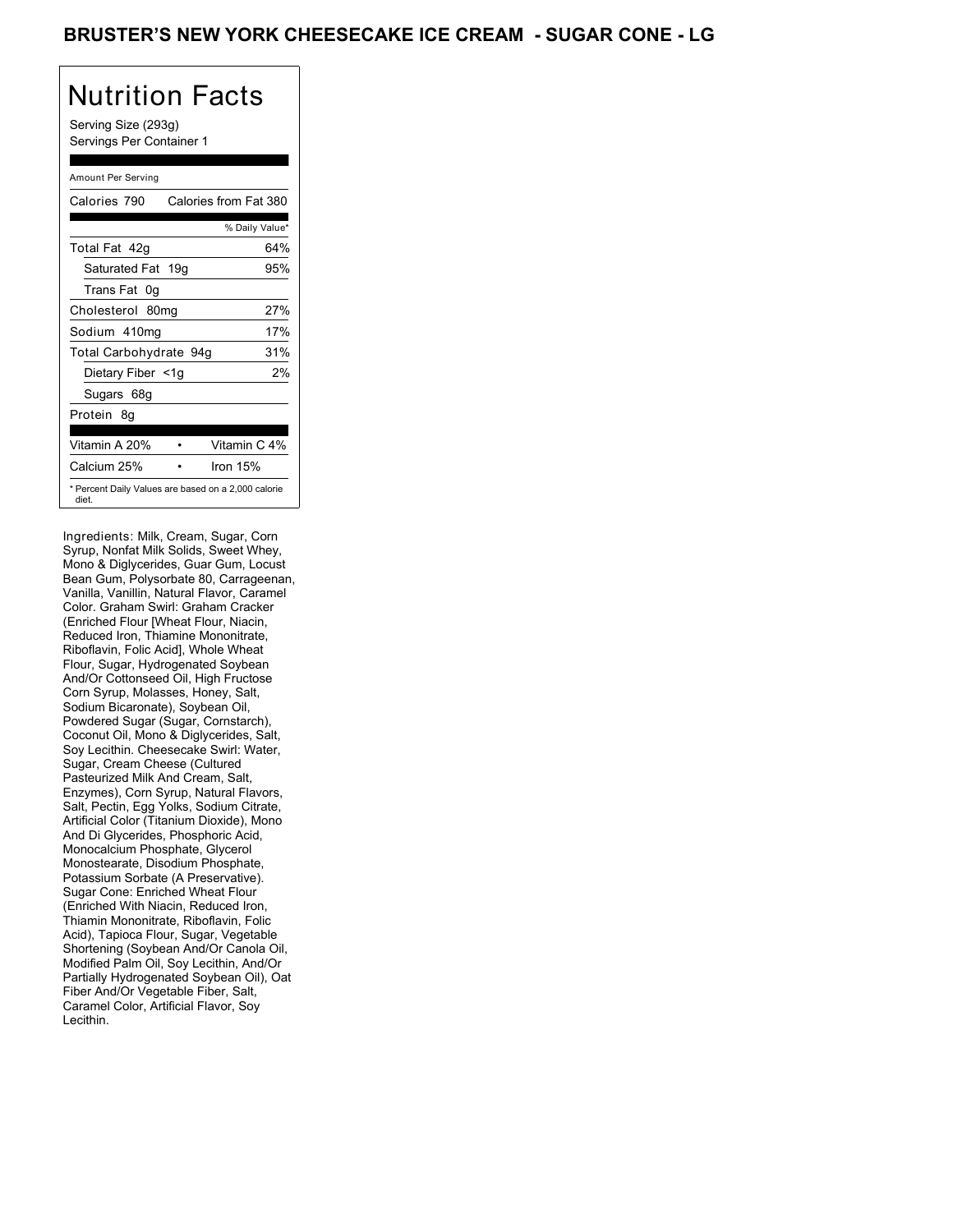Serving Size (146g) Servings Per Container 1

### Amount Per Serving

| Calories 390           | Calories from Fat 190                               |
|------------------------|-----------------------------------------------------|
|                        | % Daily Value*                                      |
| Total Fat 21g          | 32%                                                 |
| Saturated Fat 9g       | 47%                                                 |
| Trans Fat 0g           |                                                     |
| Cholesterol 40mg       | 13%                                                 |
| Sodium 200mg           | 9%                                                  |
| Total Carbohydrate 46g | 15%                                                 |
| Dietary Fiber 0g       | 1%                                                  |
| Sugars 32g             |                                                     |
| Protein 4q             |                                                     |
| Vitamin A 10%          | Vitamin C 2%                                        |
| Calcium 10%            | Iron 10%                                            |
| diet.                  | * Percent Daily Values are based on a 2,000 calorie |

Ingredients: Milk, Cream, Sugar, Corn Syrup, Nonfat Milk Solids, Sweet Whey, Mono & Diglycerides, Guar Gum, Locust Bean Gum, Polysorbate 80, Carrageenan, Vanilla, Vanillin, Natural Flavor, Caramel Color. Graham Swirl: Graham Cracker (Enriched Flour [Wheat Flour, Niacin, Reduced Iron, Thiamine Mononitrate, Riboflavin, Folic Acid], Whole Wheat Flour, Sugar, Hydrogenated Soybean And/Or Cottonseed Oil, High Fructose Corn Syrup, Molasses, Honey, Salt, Sodium Bicaronate), Soybean Oil, Powdered Sugar (Sugar, Cornstarch), Coconut Oil, Mono & Diglycerides, Salt, Soy Lecithin. Cheesecake Swirl: Water, Sugar, Cream Cheese (Cultured Pasteurized Milk And Cream, Salt, Enzymes), Corn Syrup, Natural Flavors, Salt, Pectin, Egg Yolks, Sodium Citrate, Artificial Color (Titanium Dioxide), Mono And Di Glycerides, Phosphoric Acid, Monocalcium Phosphate, Glycerol Monostearate, Disodium Phosphate, Potassium Sorbate (A Preservative). Cake Cone: Enriched Wheat Flour (Enriched With Niacin, Reduced Iron, Thiamin Mononitrate, Riboflavin, Folic Acid), Tapioca Flour, Sugar, Vegetable Oil Shortening (Soybean And/Or Canola Oil, Modified Palm Oil, Soy Lecithin, And/Or Partially Hydrogenated Soybean Oil), Leavening (Sodium Bicarbonate, Ammonium Bicarbonate), Salt, Natural Flavor, Annatto (Vegetable Color).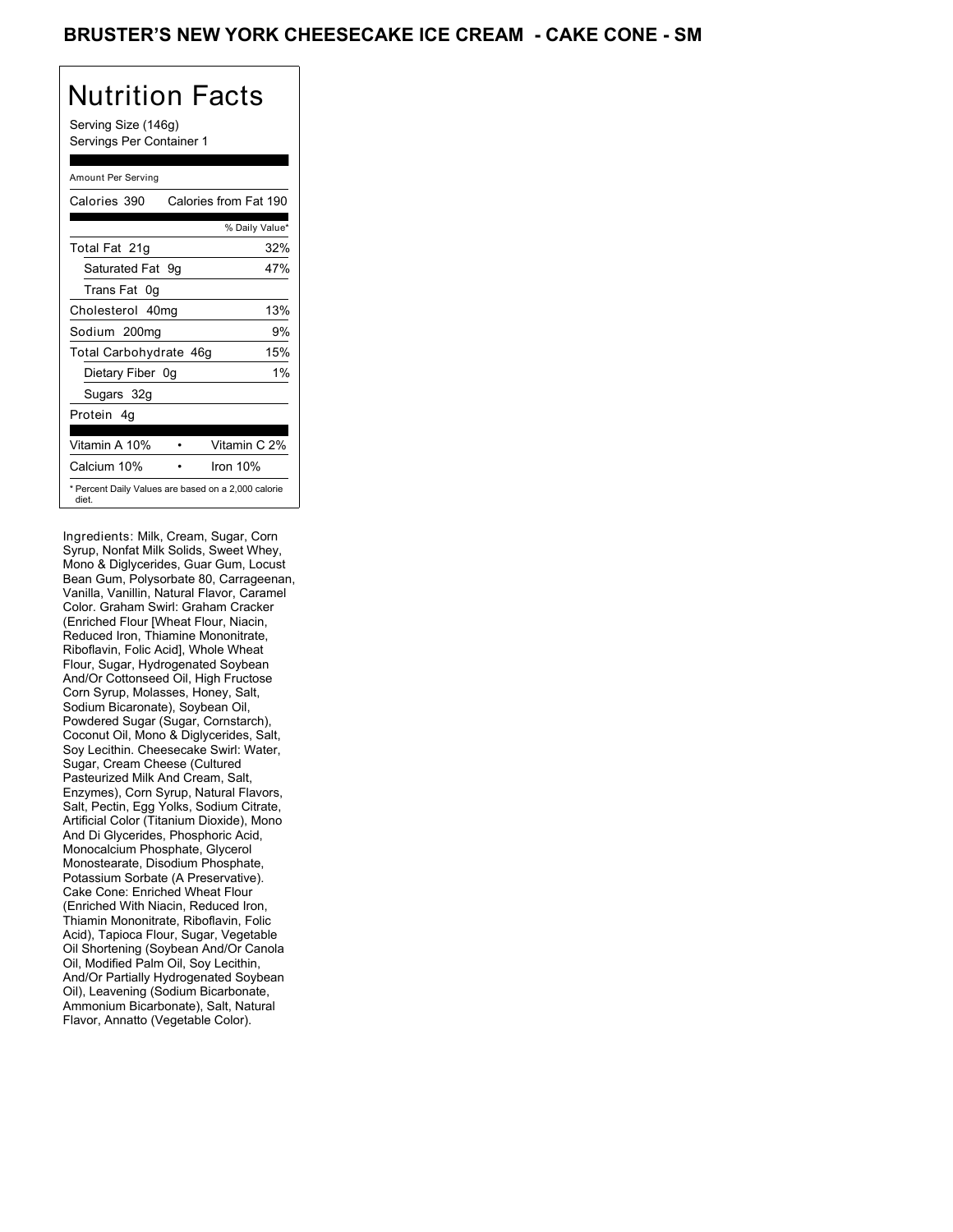Serving Size (216g) Servings Per Container 1

### Amount Per Serving

| Calories 570           | Calories from Fat 280                               |
|------------------------|-----------------------------------------------------|
|                        | % Daily Value*                                      |
| Total Fat 31g          | 48%                                                 |
| Saturated Fat 14g      | 71%                                                 |
| Trans Fat 0g           |                                                     |
| Cholesterol 60mg       | 20%                                                 |
| Sodium 300mg           | 13%                                                 |
| Total Carbohydrate 67g | 22%                                                 |
| Dietary Fiber 0g       | 2%                                                  |
| Sugars 49g             |                                                     |
| Protein 6q             |                                                     |
| Vitamin A 15%          | Vitamin C 4%                                        |
| Calcium 15%            | Iron $15%$                                          |
| diet.                  | * Percent Daily Values are based on a 2,000 calorie |

Ingredients: Milk, Cream, Sugar, Corn Syrup, Nonfat Milk Solids, Sweet Whey, Mono & Diglycerides, Guar Gum, Locust Bean Gum, Polysorbate 80, Carrageenan, Vanilla, Vanillin, Natural Flavor, Caramel Color. Graham Swirl: Graham Cracker (Enriched Flour [Wheat Flour, Niacin, Reduced Iron, Thiamine Mononitrate, Riboflavin, Folic Acid], Whole Wheat Flour, Sugar, Hydrogenated Soybean And/Or Cottonseed Oil, High Fructose Corn Syrup, Molasses, Honey, Salt, Sodium Bicaronate), Soybean Oil, Powdered Sugar (Sugar, Cornstarch), Coconut Oil, Mono & Diglycerides, Salt, Soy Lecithin. Cheesecake Swirl: Water, Sugar, Cream Cheese (Cultured Pasteurized Milk And Cream, Salt, Enzymes), Corn Syrup, Natural Flavors, Salt, Pectin, Egg Yolks, Sodium Citrate, Artificial Color (Titanium Dioxide), Mono And Di Glycerides, Phosphoric Acid, Monocalcium Phosphate, Glycerol Monostearate, Disodium Phosphate, Potassium Sorbate (A Preservative). Cake Cone: Enriched Wheat Flour (Enriched With Niacin, Reduced Iron, Thiamin Mononitrate, Riboflavin, Folic Acid), Tapioca Flour, Sugar, Vegetable Oil Shortening (Soybean And/Or Canola Oil, Modified Palm Oil, Soy Lecithin, And/Or Partially Hydrogenated Soybean Oil), Leavening (Sodium Bicarbonate, Ammonium Bicarbonate), Salt, Natural Flavor, Annatto (Vegetable Color).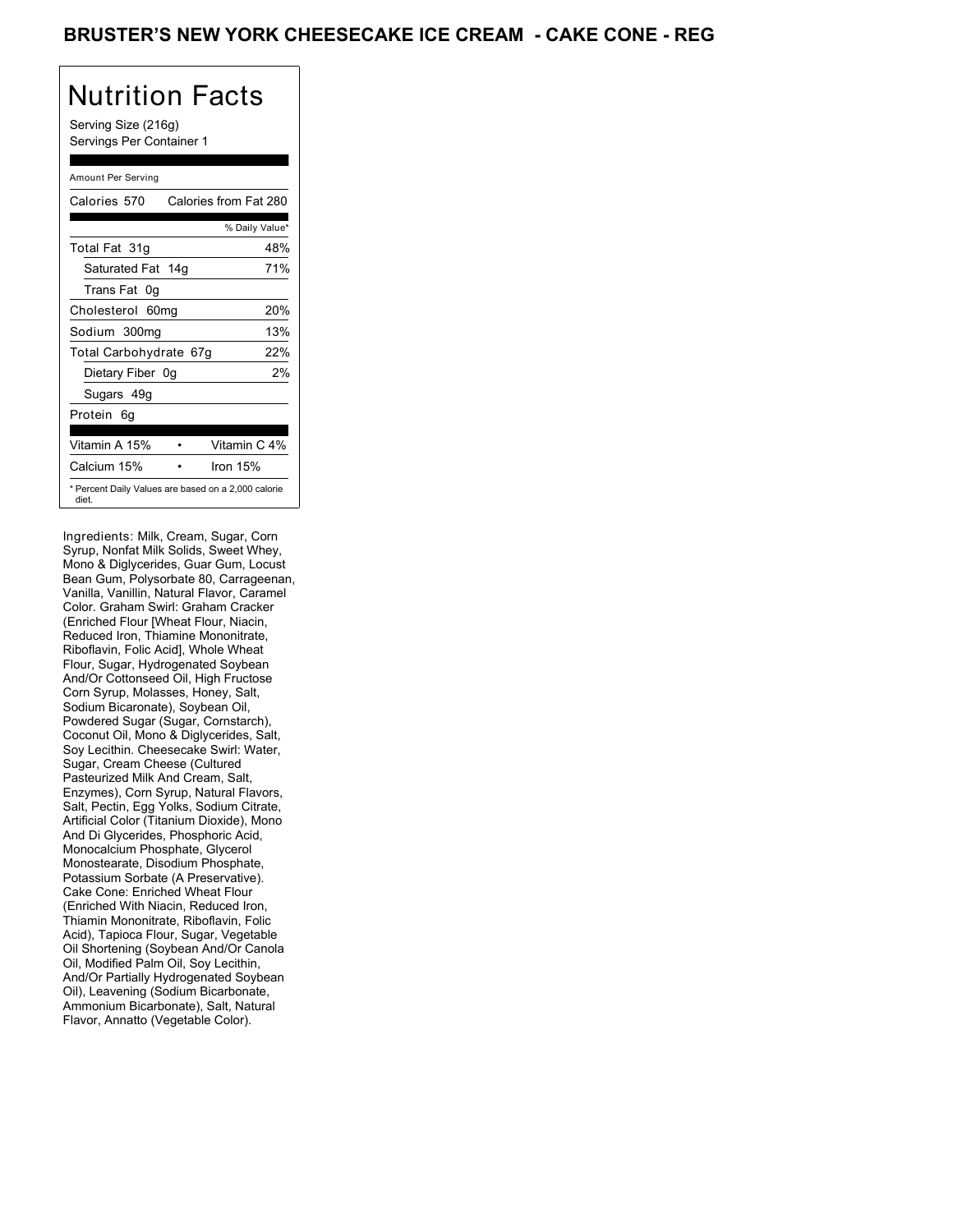Serving Size (286g) Servings Per Container 1

### Amount Per Serving

| Calories 760           | Calories from Fat 380                               |
|------------------------|-----------------------------------------------------|
|                        | % Daily Value*                                      |
| Total Fat 42q          | 64%                                                 |
| Saturated Fat 19g      | 95%                                                 |
| Trans Fat 0q           |                                                     |
| Cholesterol 80mg       | 27%                                                 |
| Sodium 400mg           | 17%                                                 |
| Total Carbohydrate 87g | 29%                                                 |
| Dietary Fiber <1g      | 2%                                                  |
| Sugars 65g             |                                                     |
| Protein 8q             |                                                     |
|                        |                                                     |
| Vitamin A 20%          | Vitamin C 4%                                        |
| Calcium 25%            | Iron $15%$                                          |
| diet.                  | * Percent Daily Values are based on a 2,000 calorie |

Ingredients: Milk, Cream, Sugar, Corn Syrup, Nonfat Milk Solids, Sweet Whey, Mono & Diglycerides, Guar Gum, Locust Bean Gum, Polysorbate 80, Carrageenan, Vanilla, Vanillin, Natural Flavor, Caramel Color. Graham Swirl: Graham Cracker (Enriched Flour [Wheat Flour, Niacin, Reduced Iron, Thiamine Mononitrate, Riboflavin, Folic Acid], Whole Wheat Flour, Sugar, Hydrogenated Soybean And/Or Cottonseed Oil, High Fructose Corn Syrup, Molasses, Honey, Salt, Sodium Bicaronate), Soybean Oil, Powdered Sugar (Sugar, Cornstarch), Coconut Oil, Mono & Diglycerides, Salt, Soy Lecithin. Cheesecake Swirl: Water, Sugar, Cream Cheese (Cultured Pasteurized Milk And Cream, Salt, Enzymes), Corn Syrup, Natural Flavors, Salt, Pectin, Egg Yolks, Sodium Citrate, Artificial Color (Titanium Dioxide), Mono And Di Glycerides, Phosphoric Acid, Monocalcium Phosphate, Glycerol Monostearate, Disodium Phosphate, Potassium Sorbate (A Preservative). Cake Cone: Enriched Wheat Flour (Enriched With Niacin, Reduced Iron, Thiamin Mononitrate, Riboflavin, Folic Acid), Tapioca Flour, Sugar, Vegetable Oil Shortening (Soybean And/Or Canola Oil, Modified Palm Oil, Soy Lecithin, And/Or Partially Hydrogenated Soybean Oil), Leavening (Sodium Bicarbonate, Ammonium Bicarbonate), Salt, Natural Flavor, Annatto (Vegetable Color).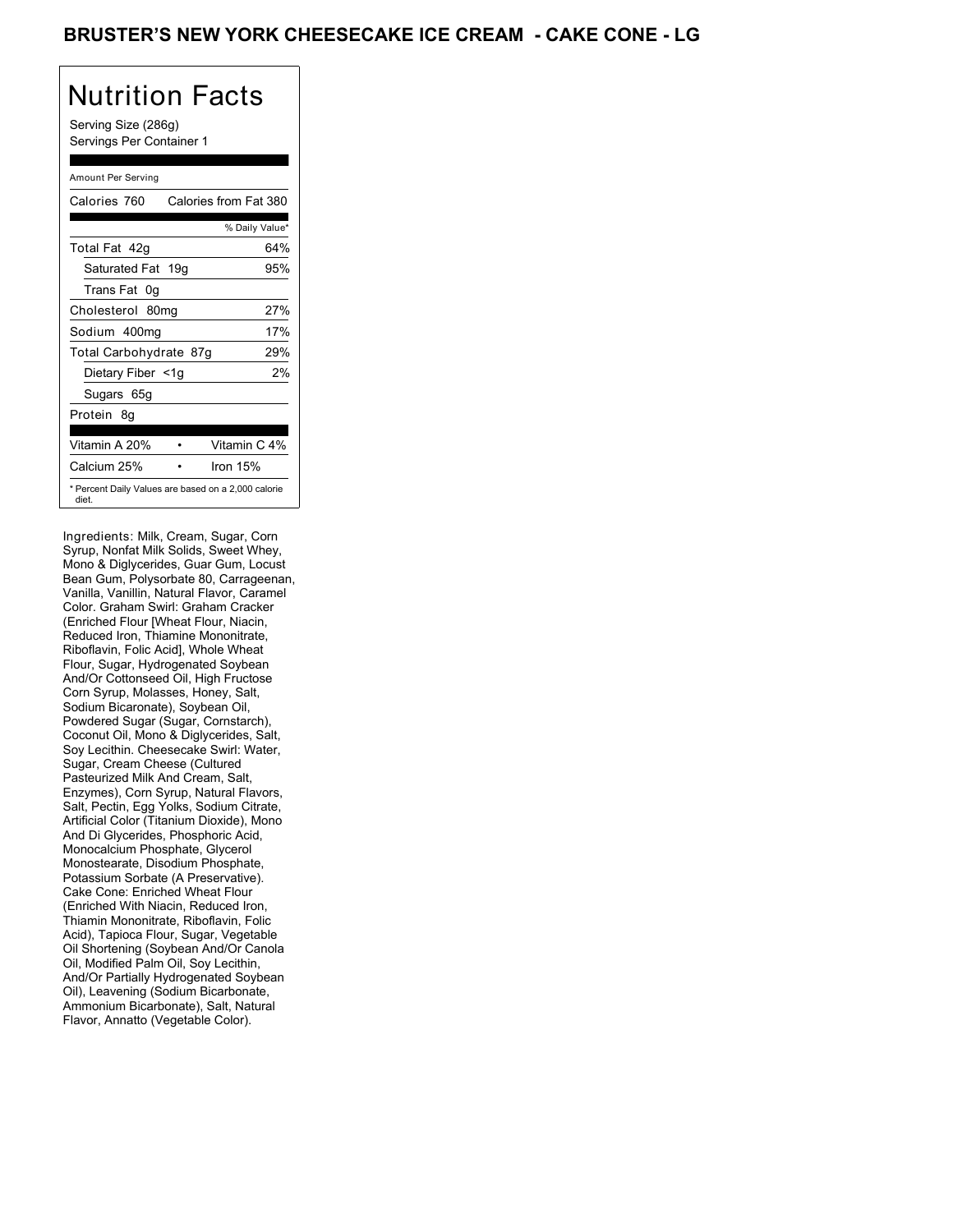Serving Size (170g) Servings Per Container 1

### Amount Per Serving

| Calories 490           | Calories from Fat 220                               |
|------------------------|-----------------------------------------------------|
|                        | % Daily Value*                                      |
| Total Fat 24g          | 37%                                                 |
| Saturated Fat 10g      | 51%                                                 |
| Trans Fat 0q           |                                                     |
| Cholesterol 50mg       | 16%                                                 |
| Sodium 190mg           | 8%                                                  |
| Total Carbohydrate 64g | 21%                                                 |
| Dietary Fiber 0g       | 1%                                                  |
| Sugars 43g             |                                                     |
| Protein 5q             |                                                     |
|                        |                                                     |
| Vitamin A 10%          | Vitamin C 2%                                        |
| Calcium 10%            | Iron 10%                                            |
| diet.                  | * Percent Daily Values are based on a 2,000 calorie |

Ingredients: Milk, Cream, Sugar, Corn Syrup, Nonfat Milk Solids, Sweet Whey, Mono & Diglycerides, Guar Gum, Locust Bean Gum, Polysorbate 80, Carrageenan, Vanilla, Vanillin, Natural Flavor, Caramel Color. Graham Swirl: Graham Cracker (Enriched Flour [Wheat Flour, Niacin, Reduced Iron, Thiamine Mononitrate, Riboflavin, Folic Acid], Whole Wheat Flour, Sugar, Hydrogenated Soybean And/Or Cottonseed Oil, High Fructose Corn Syrup, Molasses, Honey, Salt, Sodium Bicaronate), Soybean Oil, Powdered Sugar (Sugar, Cornstarch), Coconut Oil, Mono & Diglycerides, Salt, Soy Lecithin. Cheesecake Swirl: Water, Sugar, Cream Cheese (Cultured Pasteurized Milk And Cream, Salt, Enzymes), Corn Syrup, Natural Flavors, Salt, Pectin, Egg Yolks, Sodium Citrate, Artificial Color (Titanium Dioxide), Mono And Di Glycerides, Phosphoric Acid, Monocalcium Phosphate, Glycerol Monostearate, Disodium Phosphate, Potassium Sorbate (A Preservative). Waffle Cone: Enriched Bleached Wheat Flour (Enriched With Niacin, Reduced Iron, Thiamin Mononitrate, Riboflavin, Folic Acid), Sugar, Vegetable Shortening (Partially Hydrogenated Soybean And Cottonseed Oils), Whole Egg, Artificial Flavor (Including Maltodextrin, Modified Cornstarch, Butter, Buttermilk), Dextrose, Soy Lecithin, Artificial Vanilla Flavor.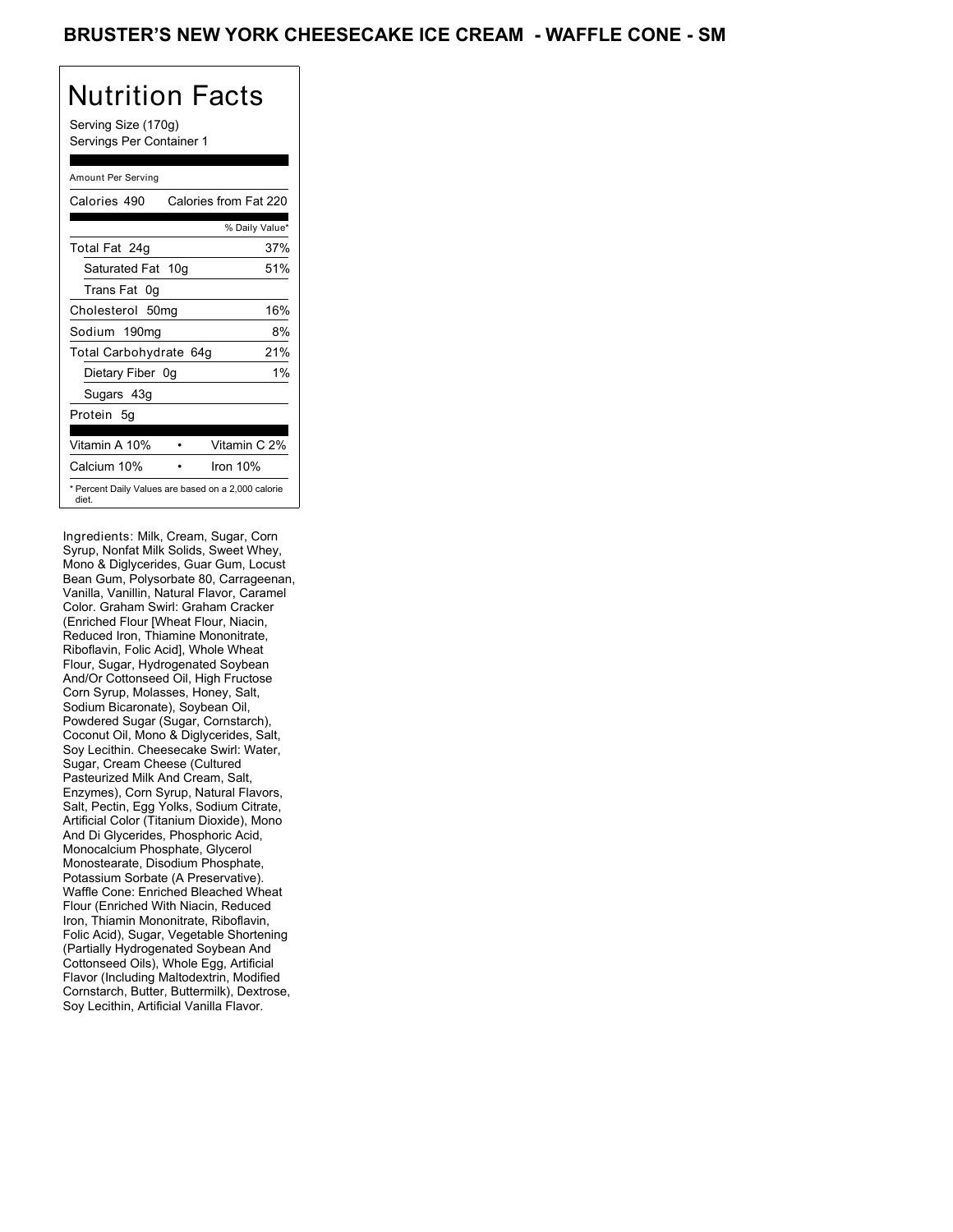Serving Size (240g) Servings Per Container 1

### Amount Per Serving

| Calories 680           | Calories from Fat 310                               |
|------------------------|-----------------------------------------------------|
|                        | % Daily Value*                                      |
| Total Fat 34g          | 53%                                                 |
| Saturated Fat 15g      | 75%                                                 |
| Trans Fat 0g           |                                                     |
| Cholesterol 70mg       | 23%                                                 |
| Sodium 290mg           | 12%                                                 |
| Total Carbohydrate 85g | 28%                                                 |
| Dietary Fiber 0g       | 2%                                                  |
| Sugars 59g             |                                                     |
| Protein 7q             |                                                     |
| Vitamin A 15%          | Vitamin C 4%                                        |
| Calcium 15%            | Iron 15%                                            |
| diet.                  | * Percent Daily Values are based on a 2,000 calorie |

Ingredients: Milk, Cream, Sugar, Corn Syrup, Nonfat Milk Solids, Sweet Whey, Mono & Diglycerides, Guar Gum, Locust Bean Gum, Polysorbate 80, Carrageenan, Vanilla, Vanillin, Natural Flavor, Caramel Color. Graham Swirl: Graham Cracker (Enriched Flour [Wheat Flour, Niacin, Reduced Iron, Thiamine Mononitrate, Riboflavin, Folic Acid], Whole Wheat Flour, Sugar, Hydrogenated Soybean And/Or Cottonseed Oil, High Fructose Corn Syrup, Molasses, Honey, Salt, Sodium Bicaronate), Soybean Oil, Powdered Sugar (Sugar, Cornstarch), Coconut Oil, Mono & Diglycerides, Salt, Soy Lecithin. Cheesecake Swirl: Water, Sugar, Cream Cheese (Cultured Pasteurized Milk And Cream, Salt, Enzymes), Corn Syrup, Natural Flavors, Salt, Pectin, Egg Yolks, Sodium Citrate, Artificial Color (Titanium Dioxide), Mono And Di Glycerides, Phosphoric Acid, Monocalcium Phosphate, Glycerol Monostearate, Disodium Phosphate, Potassium Sorbate (A Preservative). Waffle Cone: Enriched Bleached Wheat Flour (Enriched With Niacin, Reduced Iron, Thiamin Mononitrate, Riboflavin, Folic Acid), Sugar, Vegetable Shortening (Partially Hydrogenated Soybean And Cottonseed Oils), Whole Egg, Artificial Flavor (Including Maltodextrin, Modified Cornstarch, Butter, Buttermilk), Dextrose, Soy Lecithin, Artificial Vanilla Flavor.